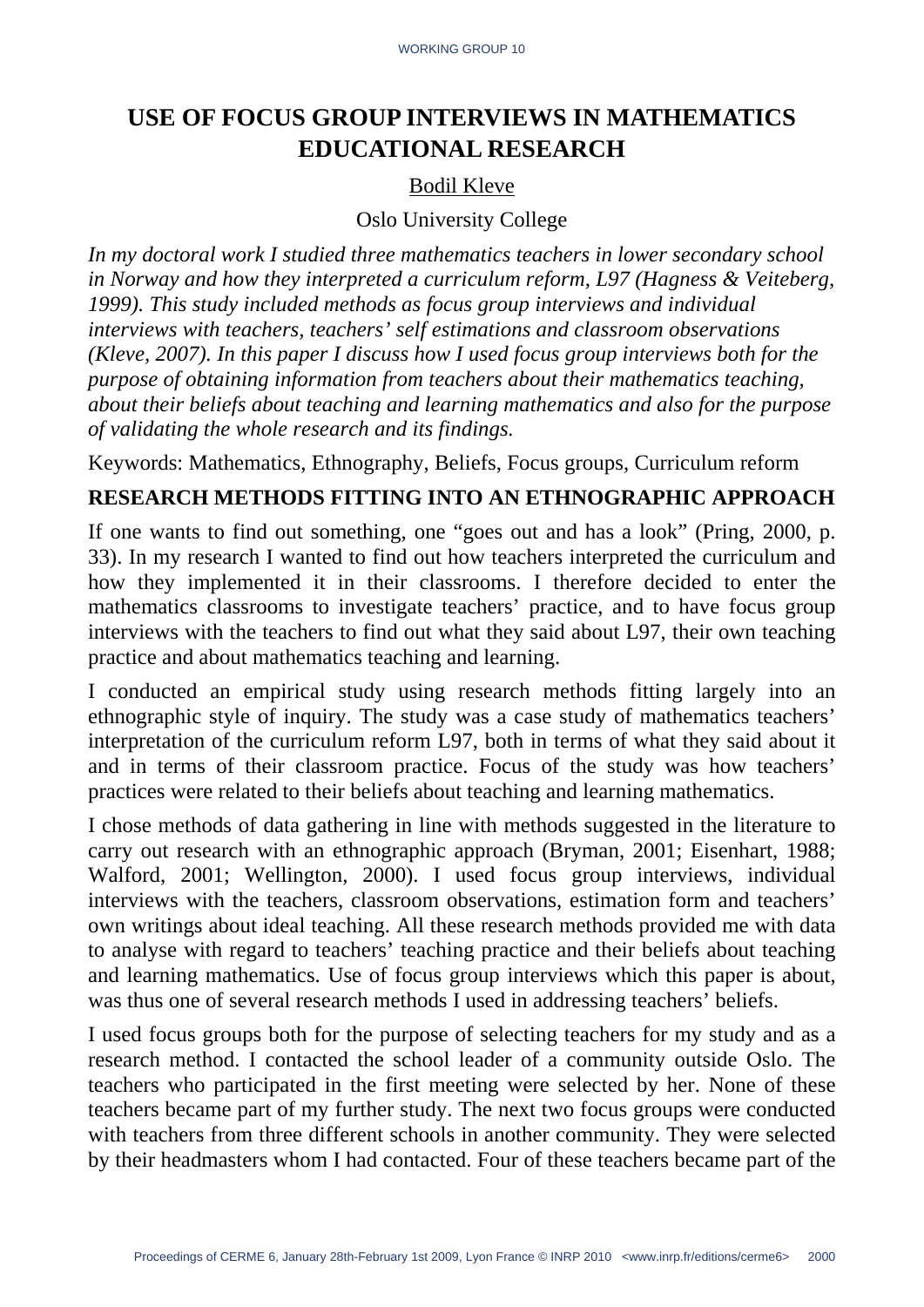whole study and participated in the fourth focus group meeting which took place after the classroom observations. The process by which the teachers for my study were selected is beyond the scope of this paper. However, it is outlined in Kleve (2007).

Focus groups contain elements of two research methods: it is a *group interview* and the *interview is focused.* The members of a focus group are invited because they are known to have experience from a particular situation which in this case was teaching mathematics. A focused interview is to ask open questions about a specific situation (Bryman, 2001).

According to Krueger (1994) focus group interviews are useful in obtaining information which is difficult or impossible to obtain by using other methods. Using focus groups generally means that the researcher can intervene into the conversation and pose questions to probe what somebody just has said. According to Bryman (2001) the use of focus groups has not only a potential advantage when a jointly constructed meaning between the members of the group is of particular interest. Participants' perspectives are revealed in different ways in focus groups than in individual interviews, for example through discussion and participants' questions and arguments. However, Bryman pointed out possible problems of group effects in a focus group situation that must not be ignored. I experienced such group effects and I realise the importance of treating group interaction as an issue when analysing data from the focus groups.

# **TEACHERS' BELIEFS ABOUT MATHEMATICS TEACHING**

In my study I use the term belief, and I look upon teachers' beliefs about teaching and learning mathematics and about L97 as cognitive constructions highly influenced by socio-cultural factors such as teacher's own experience and the school context, and also influenced by the teacher's knowledge in mathematics and about mathematics teaching. The insight I can get in my research into teachers' beliefs is through what the teachers say and write and through my interpretations of what I have observed in their classrooms. I do not look upon beliefs as something that can be directly observed. Through the use of different theoretical lenses, my conceptions about teachers' beliefs have to be inferred from what they say about what they are doing in the classroom; what they say they think about their practice; what they say they think is good mathematics teaching and what they say about L97.

It has been important for me both to study teachers' beliefs about teaching and learning mathematics and also what I observed them doing in their classrooms. Thompson (1992) wrote that in order to understand teachers' teaching practices from the teachers' own perspective, understanding teachers' beliefs with which they understand their own work is important. I do not see a teacher's beliefs and his/her practice as a cause-effect issue, but rather as a reflexive process. A teacher's beliefs are influenced by his/her practice and the interactions in the classroom are again influenced by the teacher's beliefs. A teacher's practice can both act as a reinforcement of his/her beliefs but also as an incitement for change.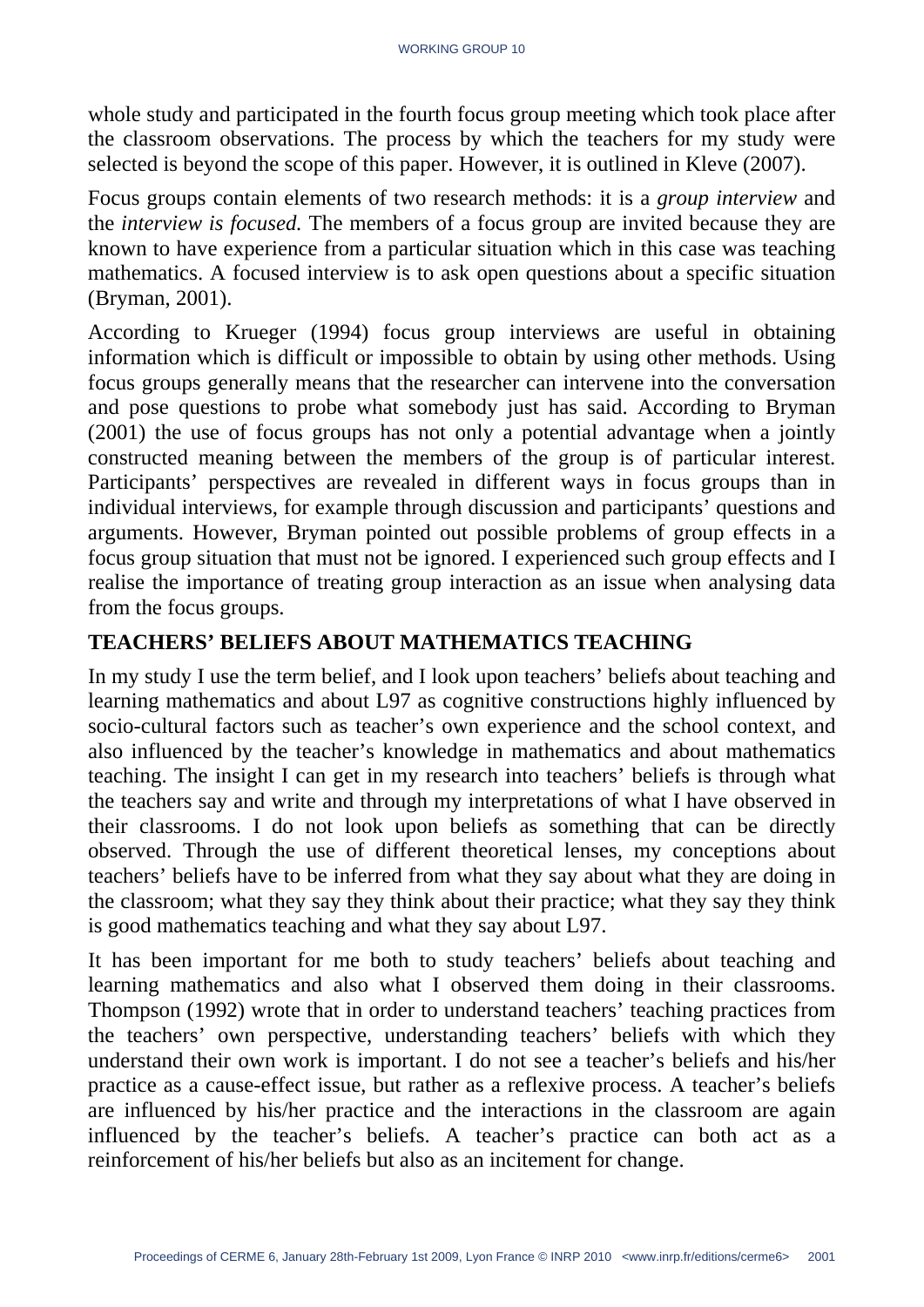One component of the teacher's interpretation of the curriculum is what s/he did in the classroom, the enacted curriculum (which is also influenced by incidents in the classroom, students' interactions, behaviour, and so on). The other component is what the teacher said in focus groups and in conversations, what s/he wrote and his/her responses to an estimation form. It was the relation between these two components I studied. It is the latter I term teachers' beliefs.

## **ANALYSING DATA FROM FOCUS GROUPS**

A challenge in using focus groups was to what extent I was able to interpret the meanings lying behind and looking through the words the participants were saying and from that make inference about the teachers' interpretation of the curriculum. In analysing the data from my focus groups it was important for me to be aware of the different levels of information the data give. On one level teachers speak from their inner thoughts and meanings, struggling to express what are really inside their heads, they speak from their individual constructions they have perceived viable in their own practice. On another level they speak from what they know as a teacher and what they say is deeply embedded in social practices of being a teacher, and thus socio-culturally rooted. A third level can be rhetoric: The teacher knew who I was, and could try either to express what s/he was thinking I wanted to hear or since s/he knew what the curriculum said, s/he could express that or s/he could challenge that. In such cases the teachers would respond to me and who I am rather than to who they are. When analysing what teachers said in focus groups it is important to be aware that the teachers' views were revealed in different ways than in individual conversations. What they said could be a way of positioning themselves rather than trying to express their inner thoughts. Information revealed that way illuminates other aspects of teachers' beliefs than aspects illuminated through use of other research methods. Krueger & Casey (2000) encourage use of questions leading persons to speak from experience rather than wishes for or what might be done in the future. That increases the reliability since it focuses on particular experience from the past.

What the teachers said in focus groups conducted before classroom observations was not influenced by my presence in their classrooms and individual interviews. In that respect data from these focus groups provided me with information about teachers' beliefs and practice which went beyond what was obtained through the other research methods. On the other hand, data from the focus group meetings were also valuable for the purpose of triangulation and supporting the other sources of data from the teachers' utterances (individual interviews, self-estimation, writings and questionnaire). I audio recorded and transcribed the discussions that took place in these groups. Below I present some findings from these meetings which highlighted issues from perspectives of L97.

## **FOCUS GROUPS AND TEACHERS' BELIEFS**

I will now present an analysis of the third focus group (FG3), which was conducted before I started the classroom observations.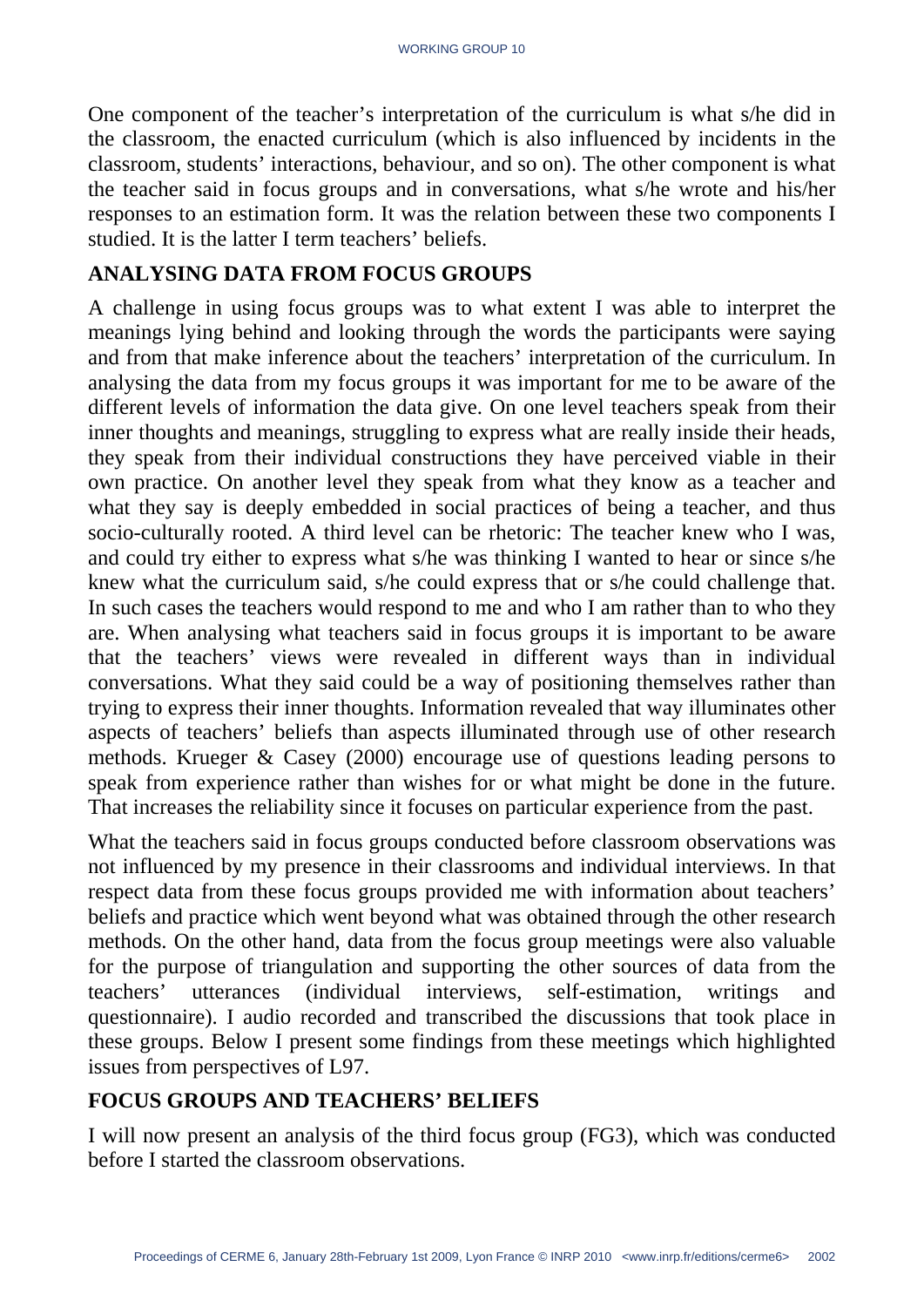The teachers participating in this focus group were the four teachers in my study: Alfred, Bent, Cecilie and David. In addition Petter, Kari and Tom, one of my former students, participated. For this focus group I had prepared the following questions for discussion:

- What in your opinion is important competence for mathematics teachers?
- In what way do you relate your work to L97?
- Has L97 inspired you to try out new activities in your mathematics teaching?
- What is the greatest challenge in your work as a mathematics teacher?
	- o What have you succeeded with?
	- o What do you think you have not yet accomplished?

I started with the first question explicitly, and aspects of other questions were addressed as part of the discussion. However, there was no time to discuss the last two parts of the fourth question. What the teachers felt they had succeeded with and what they found they had not accomplished, were issues explicitly discussed in the fourth focus group meeting later in my study. An analysis of this focus group interview (FG 4) is presented in the final part of this paper.

# **Focus groups from a socio-cultural perspective**

How does what participants say reflect meanings of the group or society more widely? How does what they say reflect aspects (including criticism) of the political and cultural society, of dominant groups influencing the official educational discourse (Lerman, 2000), of their own school situation as a teacher or the one they had as a student themselves? Or how does what they say reflect aspects of the curriculum?

To illustrate this I will provide an example from FG3 which shows use of rhetoric. David knew who I was; he knew I was a teacher educator; he knew I had carried out courses for teachers in relation with the curriculum reform. Therefore, I conjecture David thought I wanted to hear nice things about the curriculum. Based on his understanding of what L97 said, he challenged it. This could have been because he wanted to position himself within the group, but it could also have been because he really meant that L97 is not a good curriculum for the mathematics subject. Yet another way to interpret what he said and why can be that he did not really know what the curriculum was saying, and he wanted to react reluctantly to it from the very beginning. In the quotation below, Petter (P) indicated he was sceptical to L97. David (D) then said (sarcastically?): "there are some nice pictures in it". That illustrated how teachers argued for or against a new curriculum, how they interpreted it. The language (also what was not said) was a mediating tool in the exchanges of meanings. Petter was the most experienced teacher in the group and had a special role here. He indicated something to which David responded and it illustrates how what they said was deeply embedded in the socio-cultural setting in the group and their experience. (I is me)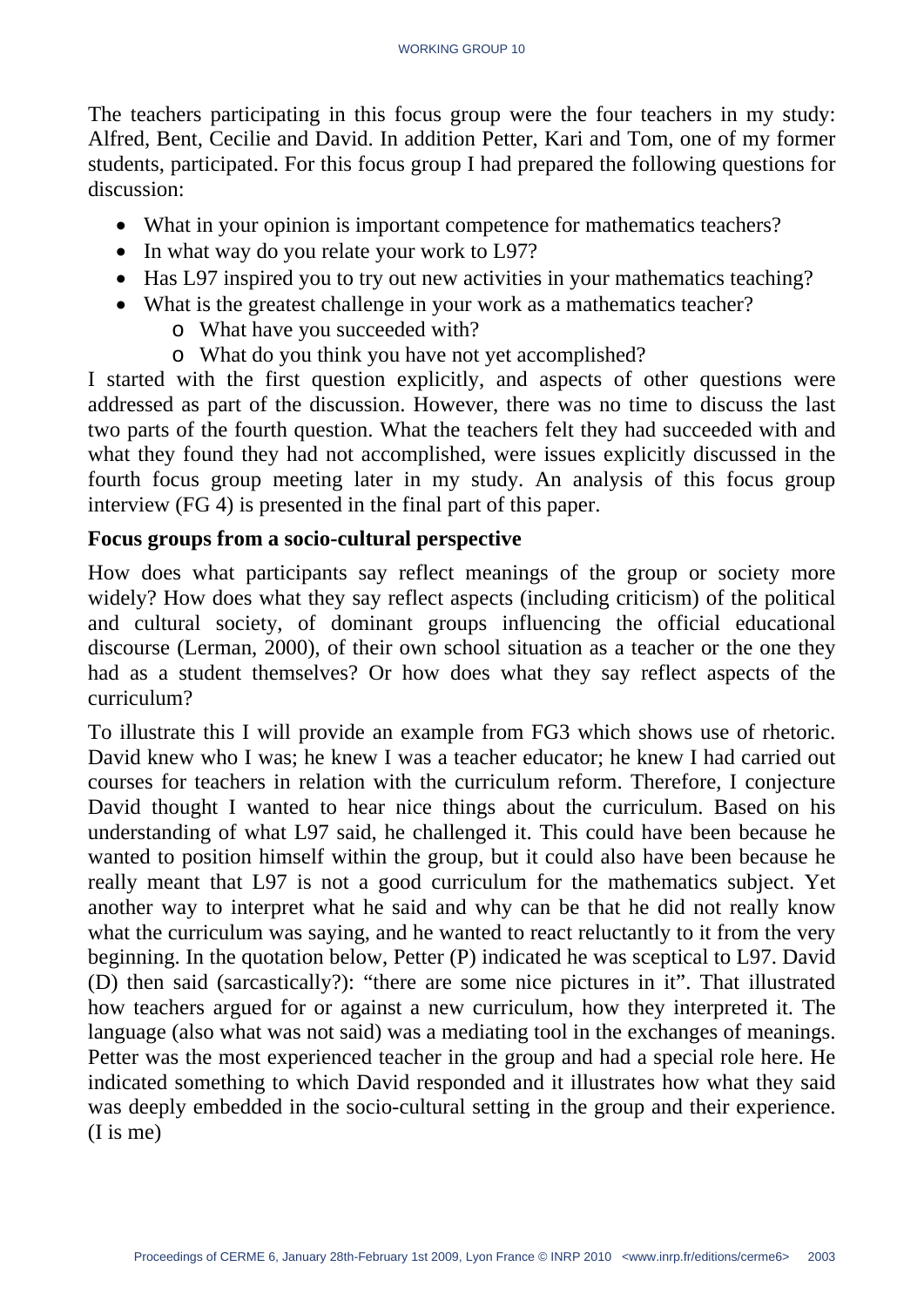- I: L97, how well do you know it? P, you seem dying to say something…
- P: Yes, I feel I am getting hot-headed when you mention L97.
- D: There are some nice pictures in it (sarcastic?)
- I: Now we have talked very much about how L97 is weighting the mathematical topics. But what about the working methods it initiates? Do you have any opinions about that?
- D: Read the newspaper, many interesting writings about it there.

[There had been written many critical articles in the newspaper about L97 recent days]

- I: But what do you mean?
- D: I am critical to the correct pedagogical view we are served from above. I am not sure if it is right.
- I: Can you say some more about it?
- D: I believe that maybe pupils learn most if they have a teacher, who knows their things, is enthusiastic, finds teaching being fun, who is a good motivator, and good in making the pupils function together. I really believe that the learning outcome becomes better then than if the students have lessons outdoor, working schedules and so on. I dare being that old fashioned, I think so.
- P: One must be allowed to disagree with L97? Or?
- D: Disagree, and say it over and over again, everywhere you are
- I: I want to know what your disagreement is about. What is the pedagogical view coming from above?
- D: I think it implies knowledge's loss of flavour. Projects where pupils find something on the internet print it out and read it with a few replacements of words in front of the whole class.
- I: Is that what L97 says?
- D: No, but that is what happens.

My experience with Petter and David, and to a certain degree also Alfred (he was not so outspoken as the other two) in this focus group was that they were supporting each other with regard to a kind of ignorance towards L97. They had been teaching mathematics for many years, and they expressed their frustration of how the "old" kind of mathematics, especially algebra, was not in the curriculum any more to the extent they wished. Their mutual support in these views expressed in the focus group can be looked upon as communication of a rhetorical kind.

Next I will provide an example of how what teachers said in the focus groups reflected aspects of their experience as a teacher. Reflecting on the utterance from Bent below, he talked from a socio-culturally related everyday experience. Bent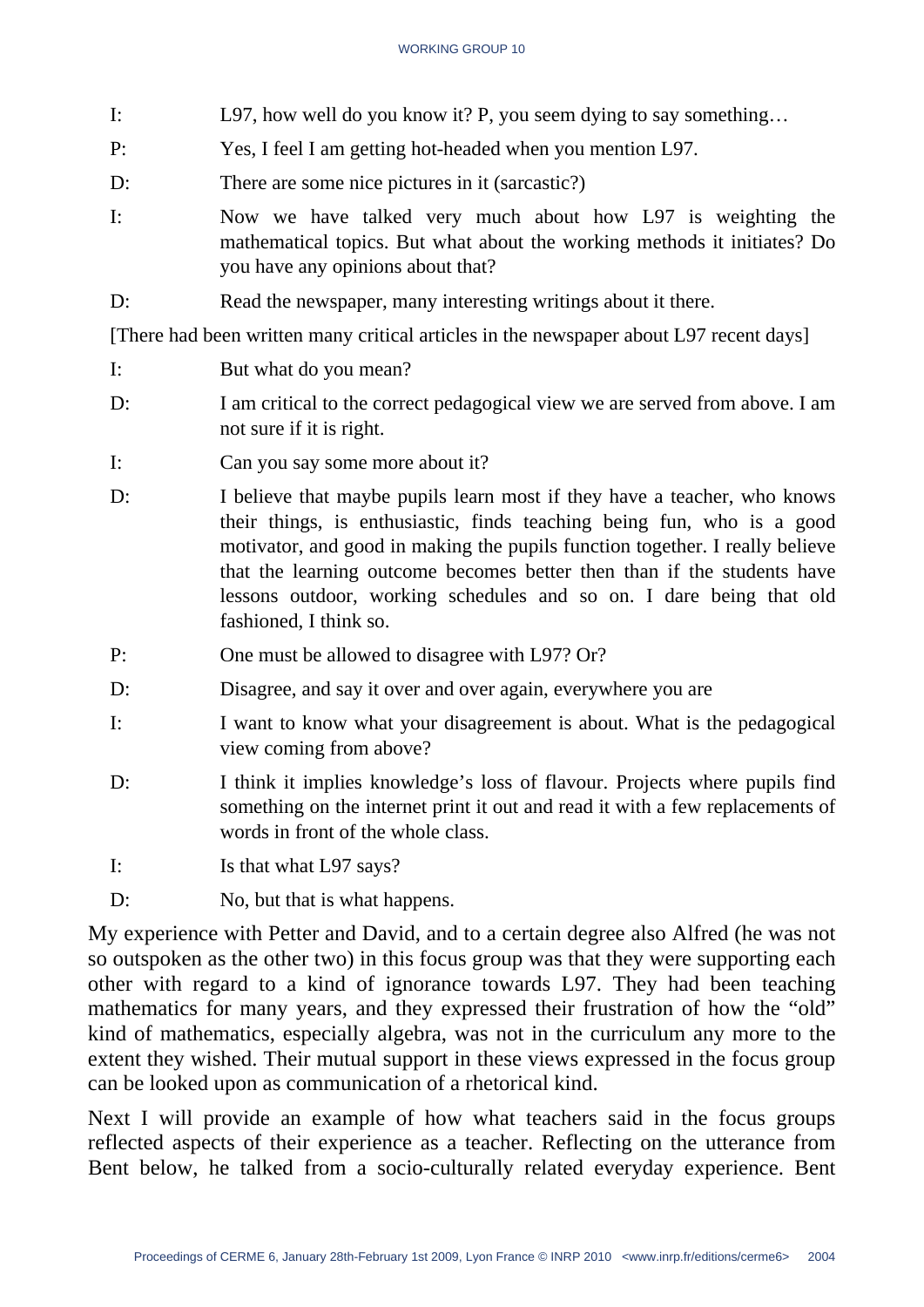offered us something about the way he operated in the classroom. He spoke from his experience as a teacher, and what he had learned from this experience. From the quotation below it may be hard to understand what he meant, which demonstrates his struggle to express his experience. He said that teaching from the board could start off from a simple level. However, very soon what was presented from the board became too difficult for some students whereas others wanted to proceed even further. This illustrates the challenge of having students with different abilities in the same class. He said:

I think a typical course, when you shall start with a new topic, is to teach from the board in the beginning and to start with something simple and then build it up to a certain level, and to work on tasks parallel to that. At a certain level you just have to stop the lecturing and separate. Some disappear far up and some remain on that level if they have at all reached the level they should. After that it is almost impossible to deal with teaching.

Below I will discuss how Bent went beyond his experience and offered us some of his reflections on his teaching.

#### **Aspects of teachers' confidence**

When studying the transcripts, which I had imported into NVivo, I noticed how the teachers expressed differing degrees of confidence throughout the discussion. Bent suggested the ability to motivate the students, and the importance of having mathematical knowledge to get an overview of the subject oneself, as competencies for a mathematics teacher. He used the expression "I am trying to …" when relating these competencies to his own practice: "I am trying to relate to practical issues, trying to make a relation to real life in a way, however I don't always manage". He was "trying to" make the students see the relevance in what they worked with; he was "trying to" convey the mathematics' intrinsic value, especially when it was not so easy to relate the mathematics to students' everyday life. He also said that he was trying to be enthusiastic. His use of words when speaking from his classroom practice revealed that he was not sure if he succeeded in doing what he thought was important, but he was trying. Continuing the quotation from Bent above, he went beyond his everyday experience in saying something about the issues that arose for him when he operated in certain ways, and his thoughts about it. Bent also revealed some of the "weaknesses" he perceived in himself as a teacher. He had tried out something but through what he said he demonstrated awareness that this might not have been the right thing.

Then you have to walk around giving tasks. Last year I optimistically tried MUST tasks, OUGHT tasks and MAY tasks, that they should try to stretch themselves, but I didn't succeed in making it work. It turned out to be that they did what they had to (MUST) (agreement in the focus group), and some just tried OUGHT. But if they had homework in other subjects, they chose the less challenging way. So then it was easier to do as P says, give many tasks and rather reduce for those who need it. It is easier to put pressure on those who need challenges.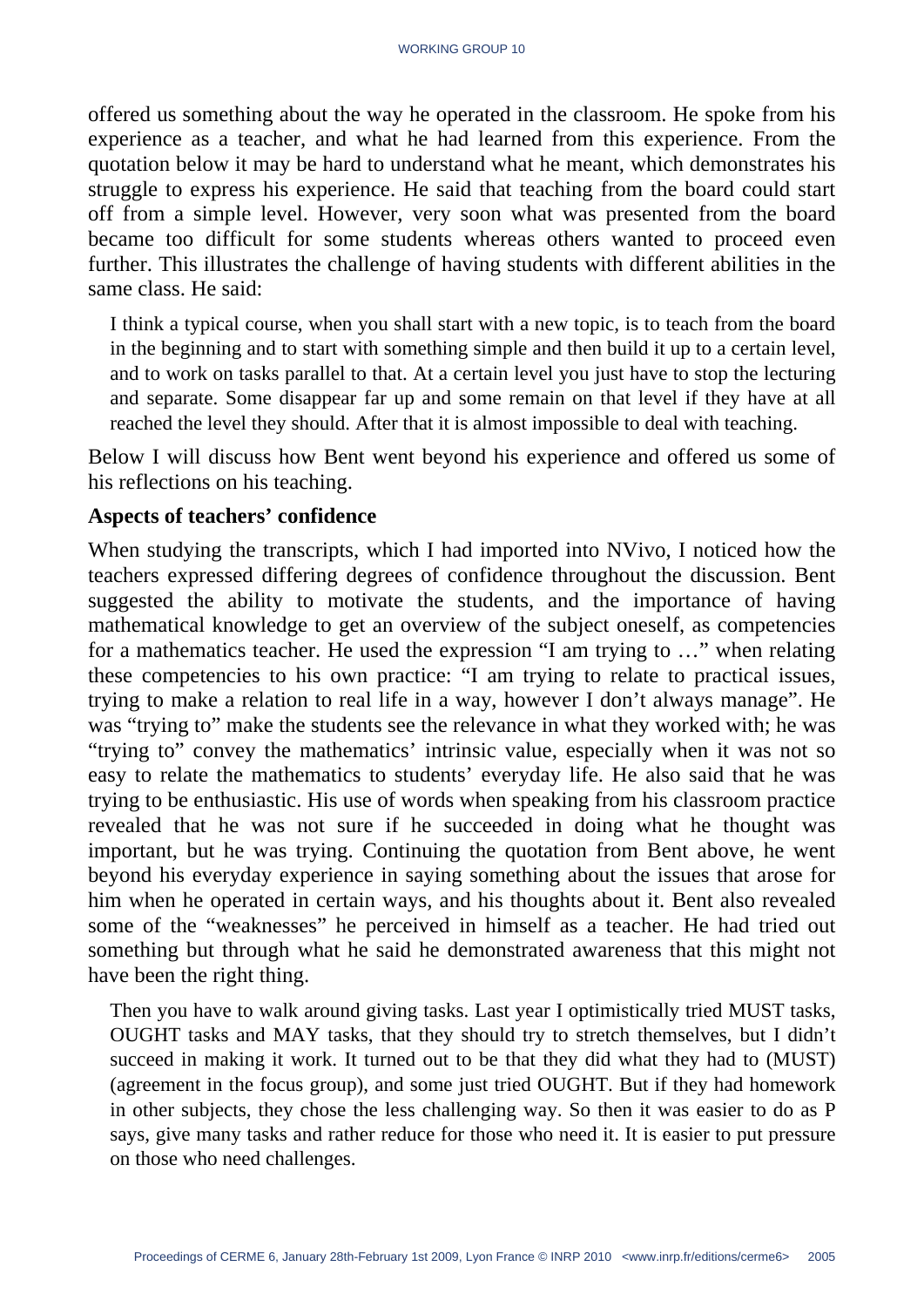By saying this Bent also demonstrated that he had reflected on his own practice as a teacher. Being able to put his weaknesses as a teacher on the spot like this and sharing it with me and the other teachers in the group, I do not interpret as lack of self confidence but rather as reflecting a teacher who had faith in himself and had self confidence enough to be able to see his own teaching from more than one point of view. He had been able to step aside to consider his own teaching.

Bent also offered us his reflections on different levels of students' learning of mathematics, in which the other teachers consented, but without any further discussion. Bent said: "I have a feeling that they learn on different levels"*.* He said that on one level they learn to solve a problem theoretically and perhaps manage to solve a similar problem in a same kind of context: "you have learned it in one setting on one level". He said:

The next level is being able to carry out what you have learned theoretically for example about symmetries, and applying that when searching for and finding symmetrical patterns in a carpet: Going out looking in math-morning [which was the project work he talked about], having to apply it, then you learn and experience on a higher level.

He called this an "application competence". On yet another level you learn by expressing a problem orally. He said: "Formulating a problem for others is yet one level of learning"*.*

When Tom said he felt that he did not know how to make students understand, especially those with "two"<sup>1</sup> in mathematics, David responded:

I believe you'll have to live with that as a teacher. It is classical. You can work with some students throughout three years and they do not see /understand /remember the difference between  $2x+2x$  and  $2x \cdot 2x$ . Even if you stand on your head and invent all possible variations you can think about there will still be some I believe [who will never manage], regardless of how clever you are as a teacher.

By saying this David demonstrated confidence as an experienced teacher. He spoke from his own experience as a teacher, an experience he knew that Tom did not have. This utterance also reflects a view that not all mathematics is for everybody, and that you cannot put the responsibility for this (the "two-students" not understanding or remembering) on the teacher. Through his long experience as a teacher, David had learned to accept this and he was now telling that to Tom who was a younger and less experienced teacher.

Cecilie also demonstrated self-confidence when telling about how she was handling the issue that students with different abilities in mathematics were placed in the same class. She had mixed two classes and grouped them according to interest in mathematics. She expressed her disagreement with Tom who had said that clever

 $\overline{a}$ 

<sup>&</sup>lt;sup>1</sup> He referred to getting the grade (mark) 2 in mathematics which is the lowest passing grade. 6 is the best grade.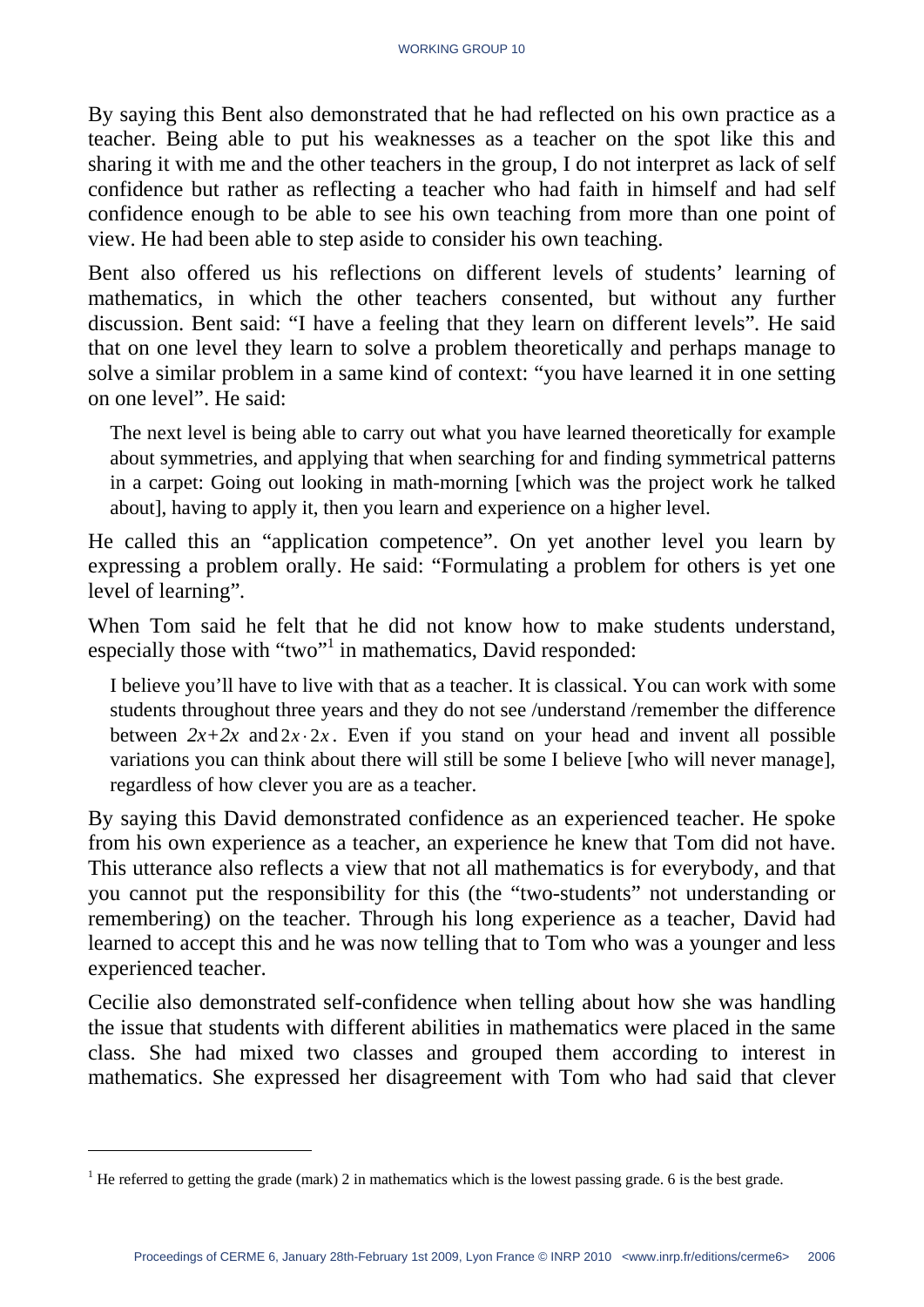students will always manage, and she recommended the other teachers to group the students according to abilities ("interests") the way she was doing.

The above discussion about aspects of teachers' confidence demonstrates how such information can be obtained through the use of focus groups. The way in which teachers expressed their confidence in own teaching practices highlighted issues of their teaching practices and informed my investigation of how they responded to a curriculum reform.

#### **Mathematical focus**

To highlight issues of my study of teachers' mathematics teaching, it was useful to study what aspects of mathematics they talked about in the focus group. One significant aspect throughout the conversation in the focus group was that *algebra* was the mathematical focus teachers mentioned most frequently when expressing their meanings and exemplifying from their teaching. David referred to algebra several times and was very concerned about algebra having been toned down in the new curriculum and said that he put more weight on algebra, equations and functions than L97 suggests. He also said that he would keep doing it because some students would need it for further studies. David said he was not so eager to force all work within mathematics into an everyday context: "I am more concerned that mathematics is a 'logical and playing subject'. When the students have done a huge algebra task and say 'YES I have managed', that makes me happy".

Bent also referred to algebra when expressing the importance of the mathematics' intrinsic value. He expressed the value in itself of having the knowledge to solve an algebraic task or equation. Furthermore, Bent talked about having carried out a project work in mathematics which had been very successful. L97 encourages interdisciplinary project work and also project work within each subject. It was one of the latter in mathematics Bent referred to.

Cecilie mentioned algebra together with mathematics history as exciting topics to work with in her teaching of mathematics.

With regard to my study, what the teachers said in this focus group and how they said it gave me information about how the teachers responded to L97 in terms of what they were saying about it and what they were saying about their own classroom practice. The focus groups highlighted key issues and gave me a starting point for working with each of the teachers, Alfred, Bent, Cecilie and David, who became part of my further study.

## **FOCUS GROUPS FOR THE PURPOSE OF VALIDATING THE RESEARCH**

The last focus group I had with the teachers who had been part of my study took place towards the end of my work with them. I have chosen to comment briefly on my findings from Focus group 4 for the purpose of cross case-analysis and also to illuminate and validate my findings from the rest of my study with the teachers.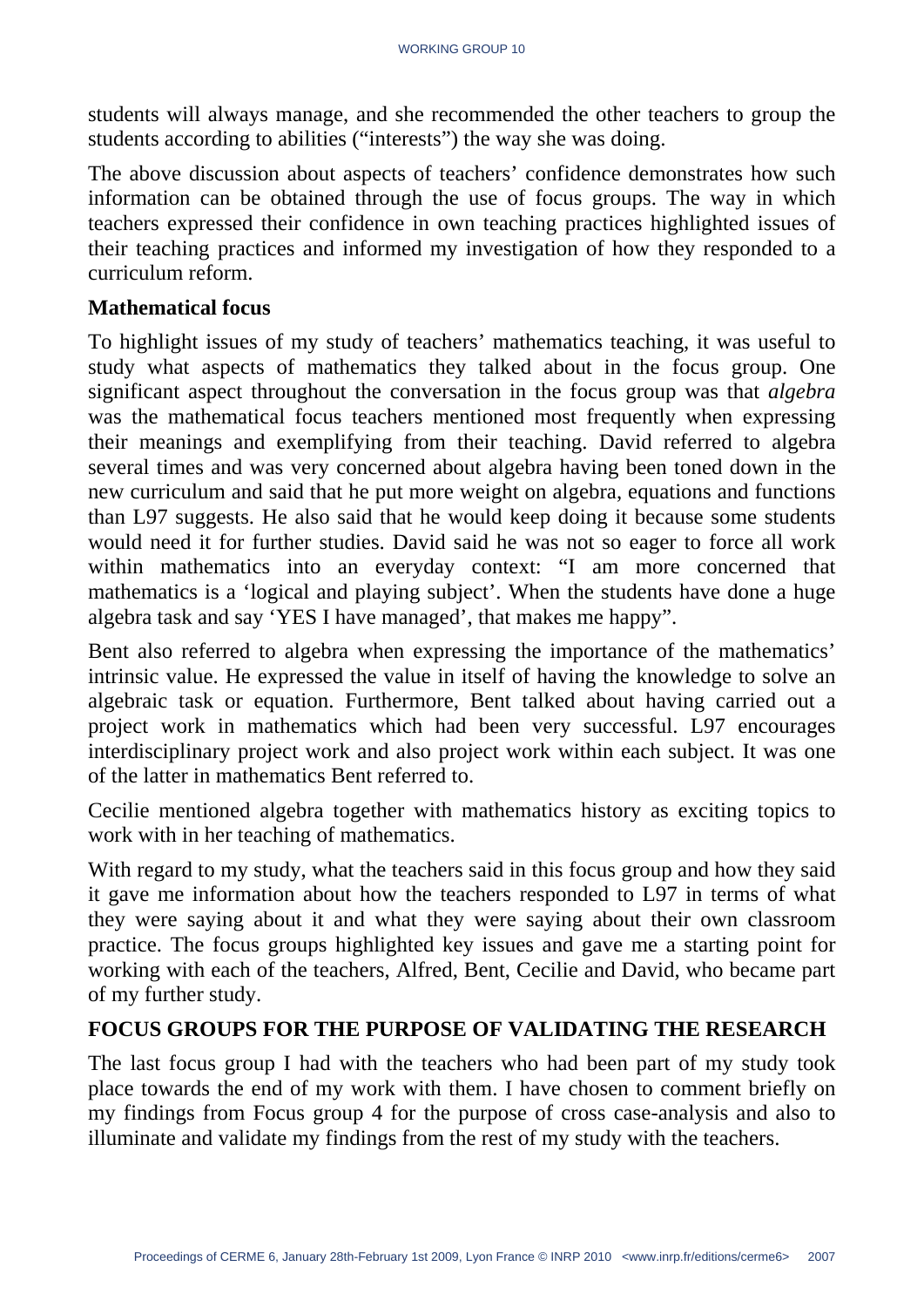I had asked the teachers to prepare two issues to share with the group; first, one issue they felt they had succeeded in carrying out as a mathematics teacher and one issue they felt they not yet had accomplished. They found the task difficult. However, after a few minutes discussing and reflecting on the difficulty of the task, Cecilie volunteered to start with hers. She felt she had succeeded in challenging and motivating the clever students, which is in accordance with what she had expressed in our conversations. The task she felt she had not yet accomplished was enabling the students to copy out their written work in mathematics clearly. Bent responded by expressing that more important for the students than the written presentation of mathematics is for them to understand when to multiply and when to divide in working it out. This emphasises Bent's focus on students' conceptual understanding which I also found through my work with him in the classroom and in our conversations.

Bent chose to present issues from two of the lessons I had been observing with regard to what he felt he had succeeded in and what he not yet had accomplished. His presentation of the issues revealed that he had been reflecting on these lessons. About the fraction lesson he said that he felt he had succeeded to a certain extent. However, he could have done more with it. With regard to the use of concrete materials, he expressed a disappointment that the effect had not been as intended. It had however been better in the other 9<sup>th</sup> grade class he was teaching. He thus expressed a feeling of having succeeded with the use of concrete materials in that class (in which I did not observe). This suggests that the complexity of the classroom and the classroom discourse often influence the outcome of an activity, and thus the enacted curriculum which is jointly constructed by the teacher and the students and the materials used.

Presenting what he felt he had been successful with, David said: "I have managed to make them cleverer in doing percentage calculations"*.* This emphasises how he looked upon himself as conveying mathematics to the students and that students' learning is dependent on the teacher's ability to explain. When he was asked by the others in the group how he had done it he said: "It is just to explain as well as possible". This emphasises further how he looked upon explaining as the most "efficient" teaching strategy, which also characterised his teaching. However, he also offered an elaboration of how he had done it which revealed that he as a teacher was consciously systematic when presenting mathematics for his students. He said:

I have been very systematic with percentage types 1, 2, 3, 4, 5. Therefore, when one of the types turns up, I refer to the type. Number 1 is like "3 students absent how many percent?" Then it is in connections with changes, then having to calculate backwards, and then comparing two numbers.

David's systematic way of preparing the mathematics to be taught was a feature in his teaching.

With regard to what he had not yet accomplished, David focused on kinds of errors students made, especially how they used the equal sign wrongly, and he also